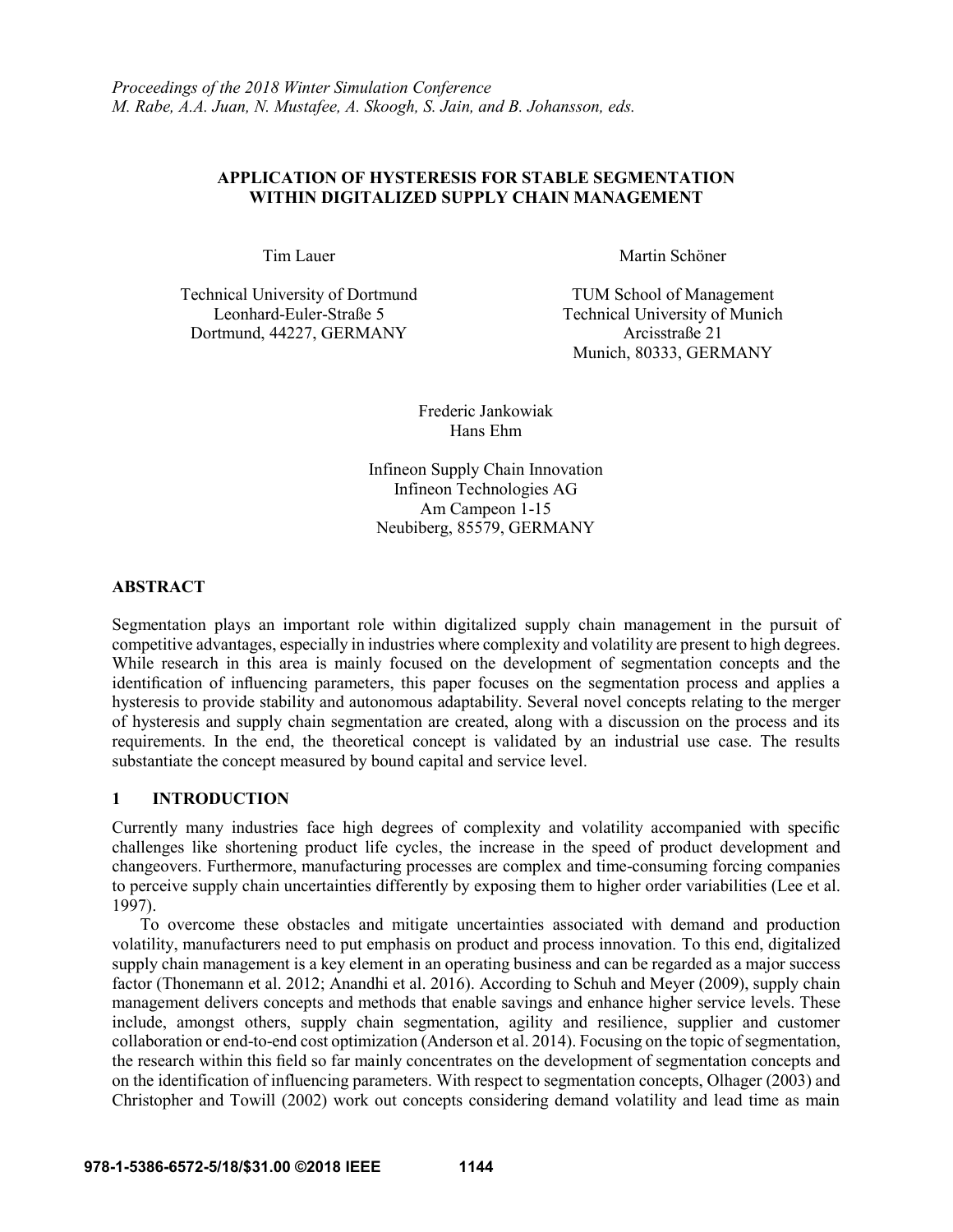segmentation factors, which aim to select an appropriate supply chain strategy. Looking at the influencing factors of these concepts, some authors extend the aforementioned approach by taking the product life cycle into account (Aitken et al. 2003) or considering an ABC-Analysis as a relevant factor (Schlote 2005). By considering different factors, products tend to switch segments over time, as the described segmentation takes place in regular time intervals at several supply chain elements, nowadays connected by digitalization. This destabilizes the segmentation process and creates mistrust for the segmentation, resulting in nervousness of planners. Andersen et al. (2014) depict further negative aspects of nervousness in segmentation, such as increasing inventory buffers or planning costs. Based on that knowledge, a research gap can be identified by looking at the time period between two segmentation intervals and the stability of the segmentation process itself. Additionally, digitalization enables an autonomous adaptability of the process considering changing environments.

For these reasons, the idea of a hysteresis concept applied to product segmentation came about to ensure the responsiveness of environmental changes and to stabilize the process in context of digitalization. The approach takes the past state of segmentation into account for determining the new state and allowing to set the stable behavior with different boundary values. To our knowledge, the application of a hysteresis in the area of supply chain has not taken place yet. Until now hysteresis concepts have been applied to fields such as physics, economics, electrical and mechanical engineering (Tan and Iyer 2009), and can form a crossvalidated basis to close the identified gap in research as it already does in the aforementioned scientific disciplines.

This paper focus on the investigation of the supply chain segmentation process itself. It documents a conceptual study of hysteresis application in supply chain segmentation and the simulation of experiments for the proof of concept in context of an industrial case study. Section 2 presents the literature review focusing on supply chain segmentation and the concept of hysteresis. In Section 3, we merge supply chain segmentation with hysteresis forming a solution in the trade-off for adequate segmentation intervals. In Section 4, the generated concepts for merging product segmentation with hysteresis is outlined and we provide the simulation setup in order to show emerging effects on the supply chain. Concluding with a summary of the results and recommendations for further research.

# **2 LITERATURE REVIEW AND RESEARCH BACKGROUND**

## **2.1 Supply Chain Segmentation**

Supply chain segmentation is the strategy of subdividing supply chain elements into entities with the same properties and apply tailored methods in order to increase performance (Thomas 2012). Dealing with supply chain segmentation, the most concepts and approaches involve the adaption of production or delivery strategies as a result or recommendation. Olhager (2003) distinguishes between four different product delivery strategies: Make to Stock (MTS), Assemble to Order (ATO), Make to Order (MTO), and Engineer to Order (ETO). Each strategy differs through the specific supply chain stage at which point products get assigned to distinct customer orders, also named the Customer Order Decoupling Point (CODP) (Olhager 2012). Several researchers investigated the effects of its positioning and developed concepts to identify appropriate production strategies. The approaches developed by Olhager (2003), Christopher and Towill (2002) and Aitken et al. (2003) form a base for a wide range of further research and are highly referred. Basic concepts differ from advanced ones by the number of input parameters and the abstraction from reality. As other relevant segmentation approaches we refer to the ones of Christopher and Towill (2002, Olhager (2003), Aitken et al. (2003) and Godsell et al. (2011).

According to Plenert (2014), the segmentation process for supply chains consists of three stages: analyze, build and execute. Alicke and Haller (2017) propose continuous calculations, which requires regular segmentations. The interval between segmentation runs depends on characteristics of products and industry. Schlote (2005) states that companies execute segmentation processes on a quarterly basis, to avoid both, keeping a product in the wrong segment and to switch unnecessarily between strategies. This represents the trade-off between long and short intervals of segmentation runs (Plenert 2014). The topic of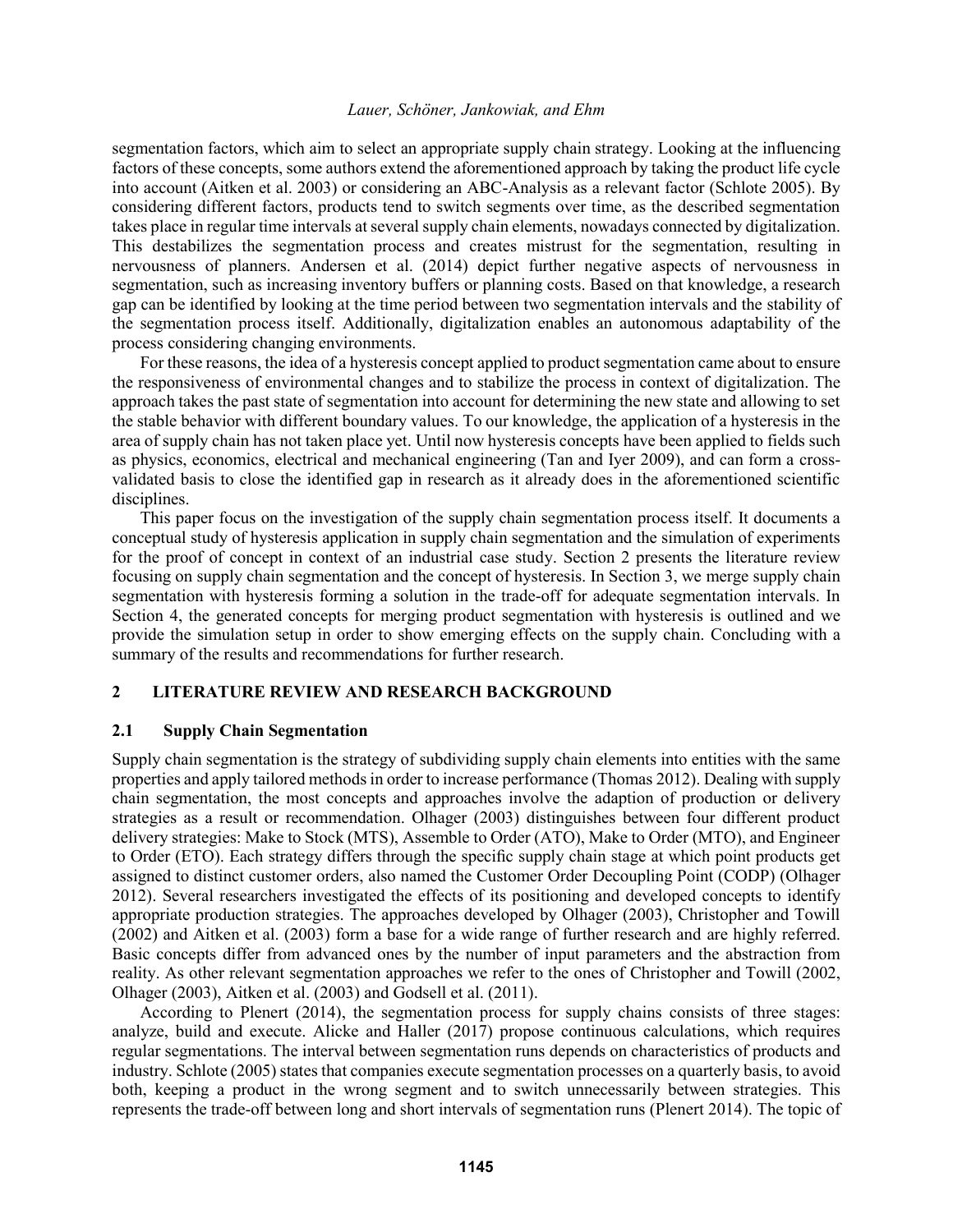planning flexibility and the ability to continuously respond to a changing environment is known as nervousness (Schönberger and Kopfer 2008; Andersen et al. 2014). Planning nervousness leads to disruptions in production plans, higher inventory buffers, and increasing costs (Pujawan 2004; Kaipia et al. 2006). Additionally, due to disruptions the planners loose confidence in the planning system or even start mistrust it (Blackburn et al. 1986). Consequently, planners attempt to stabilize the process with manual adjustments, although such activities can increase rather than descrease nervousness (Andersen et al. 2014).

## **2.2 Hysteresis in Science**

The term hysteresis comes from the Greek term "hysteros" meaning "to be late" or "come behind". In general, hysteresis represents a defined interconnection of input and output in order to regulate the output behavior. It is mostly displayed as a loop via graphical schemes. Hysteresis are widely spread in science, including engineering, physics, or social sciences and validated in respective cases like in hydrology by Beliaev (2003), glaciology by Díaz and Schiavi (2000), materials by Smith (2005), and economics. Depending on the specific purpose, the complexity varies from distinct states with two boundaries to

exponential functions. Hence, diverse hysteresis applications appear in various scientific disciplines. Starting with engineering science, within control theory engineering, basic forms of hysteresis are used in two point controllers. In addition, the so called Preisach Model represents one of the most widespread applications of hysteresis. The Preisach Model superposes many hysterons with given weights by summing up all elements (Mayergoyz 1991). In practice, this model is often applied in mechanical problems

concerning the connection of a heavy body to a spring. Aside from the application in natural sciences, hysteresis concepts are discussed in economics as well, mainly in micro- and macroeconomics. For example, hystereses phenomena occur in the labor market in association with unemployment (Schmid 2011). According to Winkler (2002), recruitment and cancellation show a sunk cost characteristic similar to hysteresis graphs. Dixit (1989) elaborates and validates another field of application, where he identifies that discontinuous hysteresis describes the relationship between sunk market-entry and market-exit costs in microeconomics. The principles of hysteresis allow its application in further economic areas to describe different situations. Yet, hysteresis concepts have not been connected to supply chain segmentation yet.

# **3 HYSTERESIS AT SUPPLY CHAIN SEGMENTATION**

## **3.1 Structure of Hysteresis Approach**

The goal of applying hysteresis to segmentation is to leverage the trade-off between short and long intervals and to provide a stable, autonomous process. First, the band of inaction at hysteresis leads to stabilizing effects: Before input changes affect the output, this predefined interval needs to be overcome. Consequently, stable behavior requires the maximum possible distance between boundaries. Secondly, hysteresis provides adaptability in order to take major changes in products' environment into account. If a boundary is exceeded or undercut, the hysteresis triggers new segmentation runs which consider the varied circumstances. Adaptable behavior requires the minimum possible distance between the boundaries. Thus, stability and adaptability have contrary requirements: a short band of inaction is needed for adaptability, while a wide band of inaction is necessary for stability.

In order to illustrate the purpose and benefits of the hysteresis approach, Figure 1 compares its application on an input parameter's course of time to thresholds. The input value is randomly generated for a distinct period of time and marked on the vertical axis. Dark gray, striped gray, and light gray areas represent the output according to the actual input value and the controlling by thresholds or hysteresis, respectively. In the case of threshold application, the output changes if either β or ε are passed through. With hysteresis, each threshold is replaced by two boundaries:  $\alpha$  and  $\gamma$  replace  $\beta$ ,  $\delta$  and  $\phi$  replace  $\varepsilon$ . If the input value exceeds the upper boundary or if it falls below the lower boundary, the output changes. The intervals  $[\delta, \phi]$  and  $[\alpha, \gamma]$  represent the hysteresis's band of inaction. Comparing the two diagrams, it is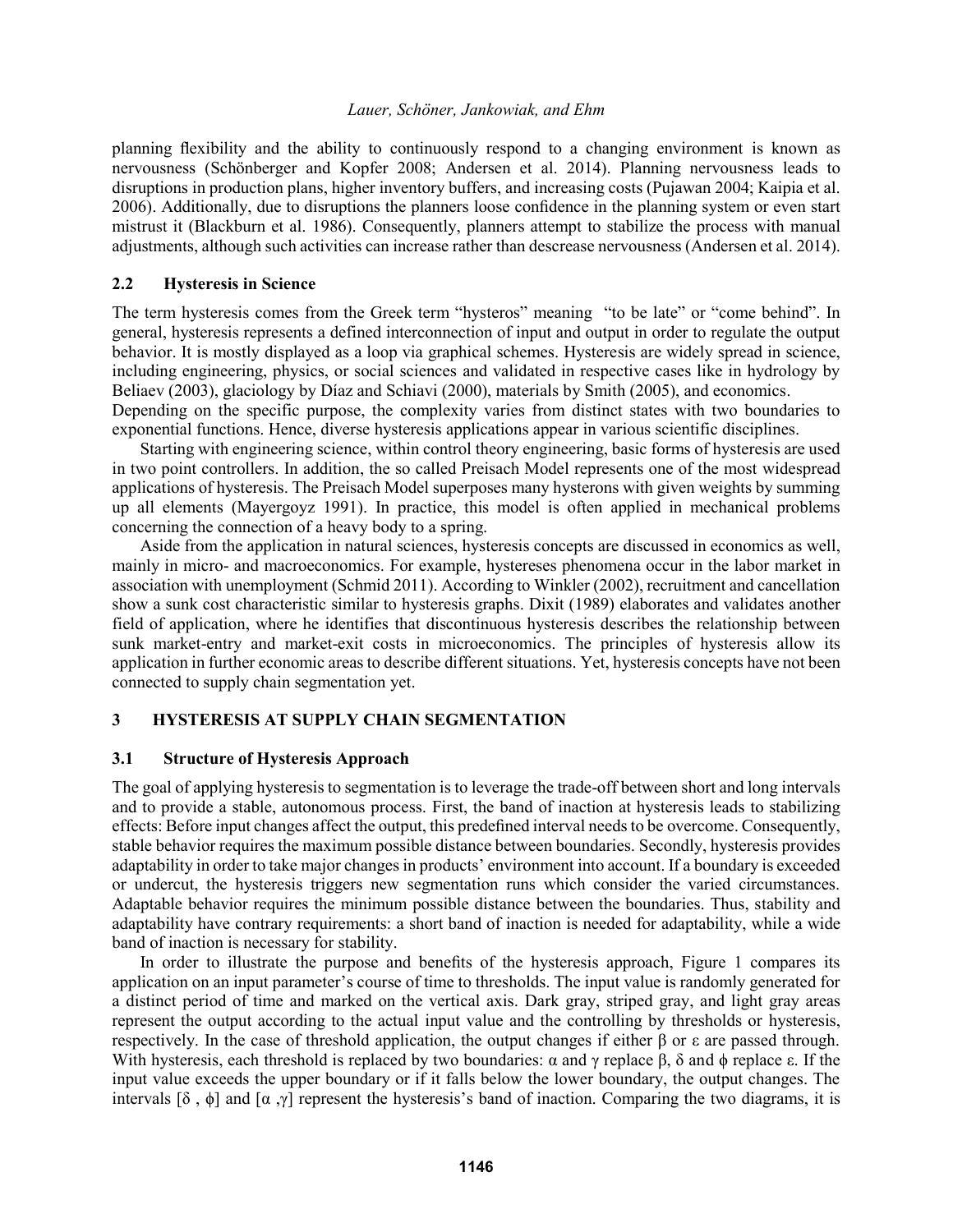clear that hysteresis reduces the number of changes from 9 to 4 in comparison to thresholds. Although the approach of thresholds in product segmentation represents a demand-driven approach as well, stability requires the concept of hysteresis.



Figure 1: Comparison of Threshold to Hysteresis.

Focusing on the process requirements of both concepts, a hysteresis transforms a single, continuous input value to a single, discrete output value, while as shown by the literature supply chain segmentation takes several input parameters into account. In order to merge segmentation with numerous parameters and hysteresis with single input and output, the handling of parameters has to be outlined. There are two methods of resolution, as can be seen in Figure 2. On the one hand, there exists the multiple hystereses approach, where a specific hysteresis is derived for each input parameter. Applying multiple hystereses requires great effort in finding suitable hysteresis forms and boundaries and generating a scheme which merges the hysteresis's outputs. In contrast, multiple hystereses allows precise adjustments of the setting according to particular requirements of each input parameter. On the other hand, there is the single hysteresis approach. Instead of applying hysteresis for each parameter and merging the outcome afterwards, this approach merges all necessary input parameters for segmentation to one value which is then transferred to a distinct output by a single hysteresis. Fusing the various segmentation parameters into one requires several assumptions and may lead to inaccuracies. In addition, a fine tuning of a specific parameters' effects is missing. Positively, the application of a single hysteresis entails less effort at implementation and provides a clear outcome.



Figure 2: Structure of Hysteresis Application on Segmentation.

# **3.2 Concepts for Hysteresis Application**

Starting with a discrete hysteresis and two output states, Figure 3 illustrates the fundamental merger of hysteresis and supply chain segmentation. The horizontal axis displays the hysteresis's input parameter, either a single segmentation parameter or the merged parameter depending on the structure of application. The vertical axis depicts both output states MTS and MTO. The colored areas represent these production strategies to pursue according to the input value. In the case of an initial MTS strategy and an increasing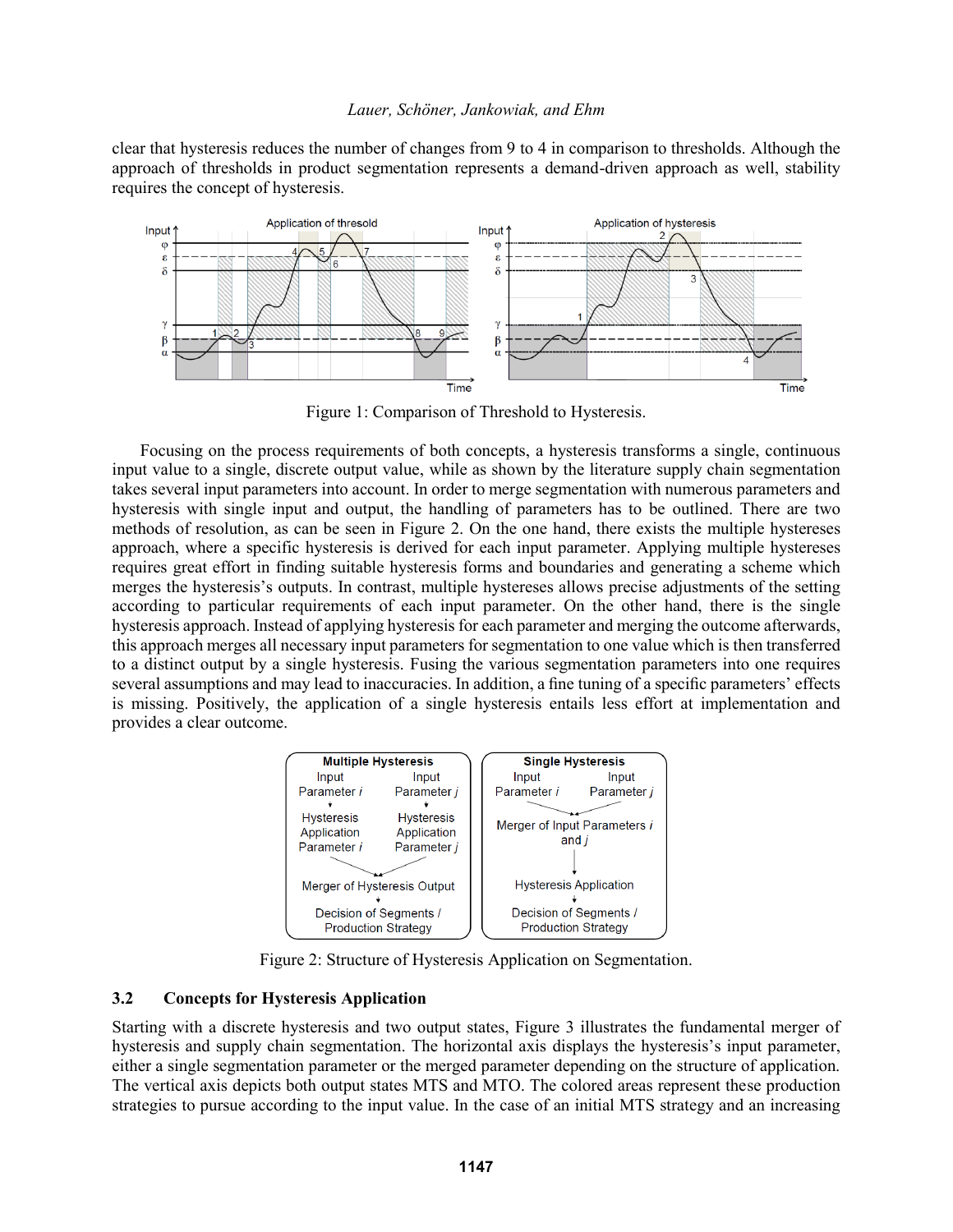input value, the boundary  $\delta$  triggers the change to a MTO strategy. If the input value falls below  $\alpha$ , the strategy switches back to MTS.



Figure 3: Discrete Hysteresis with two output states.

In the next step, we extend the model to a discrete hysteresis with three output states which are interconnected in a supply chain. The approach includes ATO as an additional output alternative. The extension requires in total two discrete hystereses for the transition from MTS to ATO and vice versa. So two additional boundaries β and γ are incorporated. Again, starting with an initial MTS strategy and increasing input value, the boundary β triggers the change to an ATO and δ to an MTO strategy. In case of a decreasing input value, the boundary  $\gamma$  initiates switching back to an ATO and  $\alpha$  back to a MTS strategy. Figure 4 summarizes the different strategies, shifting the customer order decoupling point backwards in the supply chain. In comparison to a discrete hysteresis with two outputs, this approach is accompanied by less effects on the supply chain, due to a higher output granularity. Most importantly, shifting the CODP forward, results in side effects such as new bottlenecks and adaption of plans can be reduced. Furthermore, additional output stages reflect the current state in more detail.



Figure 4: Discrete Hysteresis with three output states.

Continuous hysteresis with two output states replaces discrete transitions of the initial concept with a linear function. Figure 5 displays the adjusted approach. The horizontal axis still shows the input value, whereas the vertical axis switches from previously discrete output areas to the share of stock allocation at the appropriate stocking point. It represents the percentage of stock which is stored at the end of the supply chain according to the MTS or MTO strategy, on the left and right respectively. Regarding the hysteresis description, two values for initiating and completing the transition phase replace discrete triggers. Hence, the increasing branch is subdivided into  $\delta_1$  and  $\delta_2$  and the decreasing branch into  $\alpha_1$  and  $\alpha_2$ .

This approach enables the additional setting of options. First of all, an allocation of stock to multiple stocking points is possible. The continuous and smooth transition phase approximates more precisely a suitable implementation in practice. Furthermore, this approach might include additional stocking points and production strategies like ATO as well. In supply chain planning, stock levels are subdivided according to their purpose and treated by specific handling rules. In continuous hysteresis, such rules become applicable. For example, minimum stock targets ensures customer satisfaction and thus is only shipped in the most urgent cases. If the horizontal part of the hysteresis scheme in Figure 5 is placed in between of the vertical extreme values (that is, 0% and 100%), the stock is separated between both stocking points for high or low input values, which represents safety stock rules. Due to the fact that the horizontal hysteresis part intersects the vertical axis, the minimum stock is independent from the input value. However, options exist for continuous rules beyond hysteresis. In order to utilize the potential for continuous stock rules, a linear function replaces the horizontal hysteresis graphs. Hence, the stocking allocation depends on the input value of the entire scheme. In case of an increasing graph beyond the hysteresis loop (for example the MTO ratio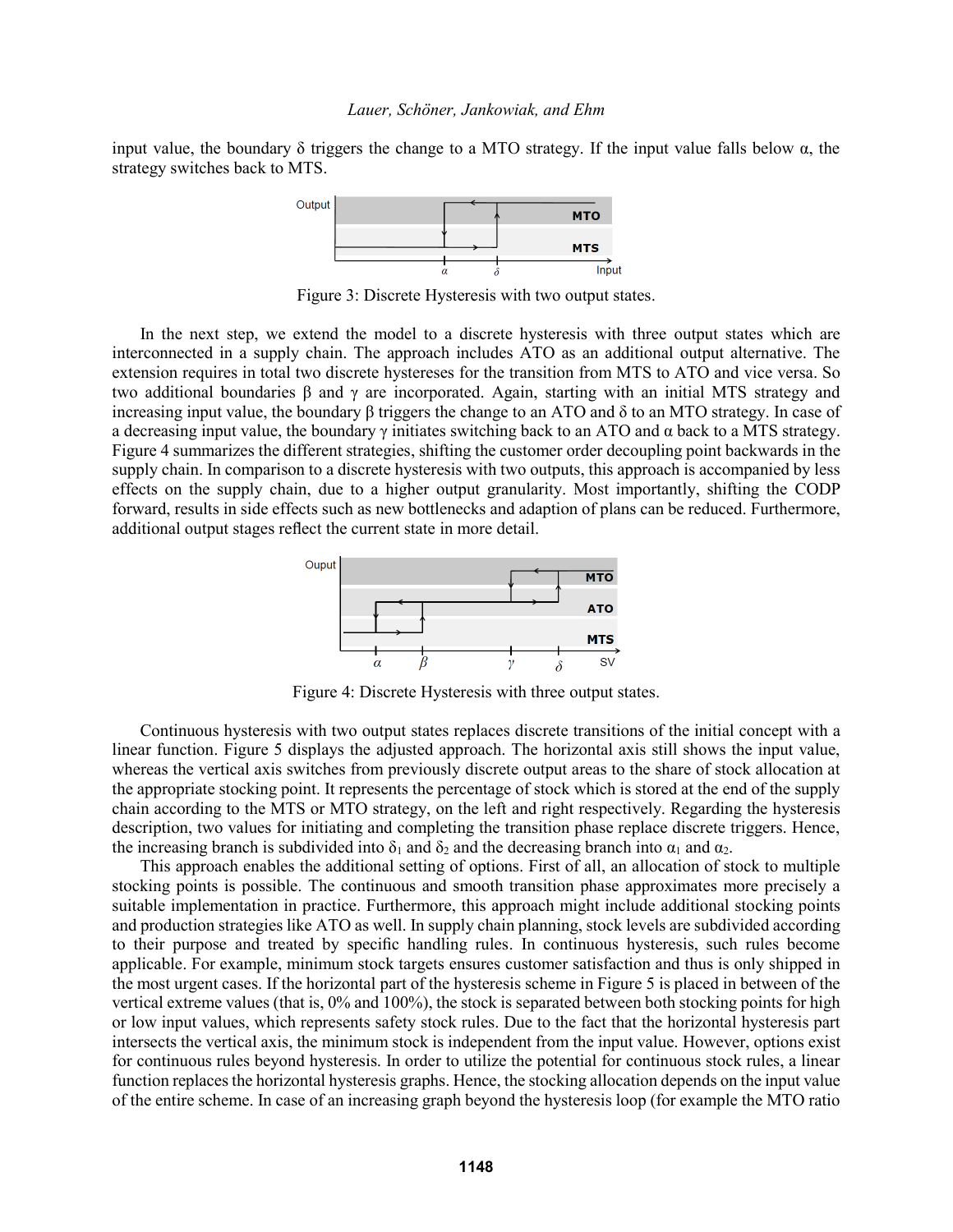increases on the lower branch between  $\alpha_1$  and  $\delta_1$ ), minimum stock rises together with the input value. This behavior might be advantageous for some input factors, for instance if stocks and volatility correlate.



Figure 5: Continuous Hysteresis with two output states.

## **4 SIMULATION**

#### **4.1 Input Parameter**

To investigate the outlined characteristics of a hysteresis approach for a stable and autonomous supply chain segmentation process, a simulation experiment was defined and conducted. The simulation was based on the single hysteresis model, as it was more suitable for initial research due to its easy implementation and considerable effects comparing to non-hysteretic approach. Therefore, the various input parameters needed to be merged to one segmentation input value (SV). The SV serves as input for the hysteresis approach which determines the position of the CODP within the supply chain. As this value is generated from scratch, specific purposes are considered, in particular the hysteresis requirements and a volatile, complex industry with short product life cycles. Thus, the SV is limited to an interval between 0 and 1 in order to apply a hysteresis with boundaries that are constant over time. The connection between SV, the production strategy and stocking point is defined as follows:  $SV = 0$  recommends an MTS strategy and SV = 1 an MTO strategy. SVs which are located at the mean of both extremal values tend to ATO strategy.

Next, suitable parameters are identified which are necessary to describe the segmentation method appropriately. Olhager (2003), Aitken et al. (2003), Christopher and Towill (2002), and Plenert (2014) propose different segmentation parameters which represent widespread and commonly referenced consideration. Already taking the following case study from the semiconductor industry into account, the most recurring industry specific parameters proposed by Forstner and Mönch (2013) and Schlote (2005) are used: product diversification, value added, demand volatility, production cycle time, order lead time and the product life cycle. Each of these parameters influences the SV individually. According to the parameter and its value, the maximum or minimum values recommend either an MTS or an MTO strategy and thus require high or low SV level.

For the simulation, input data from Infineon's Automotive division is used. Product diversification is reflected through a 1:1 relation per basic product type with  $SV=1$  and a 1:10 relation for  $SV=0$ . The value added is updated once per year and based on the cost distribution on the main manufacturing steps. Demand volatility influences the SV on a weekly basis. This parameter is represented by the Coefficient of Variation (CoV),where a CoV of 0.75 is considered as high (Forstner and Mönch 2013) and values equal to or above that level lead to  $SV = 1$ , whereas a CoV of 0 results in  $SV = 0$ . The product life cycle's contribution to the SV is calculated yearly. The maximum of the life cycle curve is assigned to  $SV = 0$ , whereas the minimum relates to  $SV = 1$ . The ratio of production cycle time and order lead time, updates the SV weekly. In case of a ratio above 1, the SV equals 1. As the production process at Infineon takes up to several months and hence, changing the production strategy from MTS to MTO or vice versa persists several weeks up to months, a time horizon of 20 years is chosen for the simulation.

The calculation of the SV proposes a process describing the merger of the input parameters mathematically. This step considers the characteristics of each parameter and its relevance for the SV. The process consists of normalization and addition. First, each of the *n* input parameters are normalized. This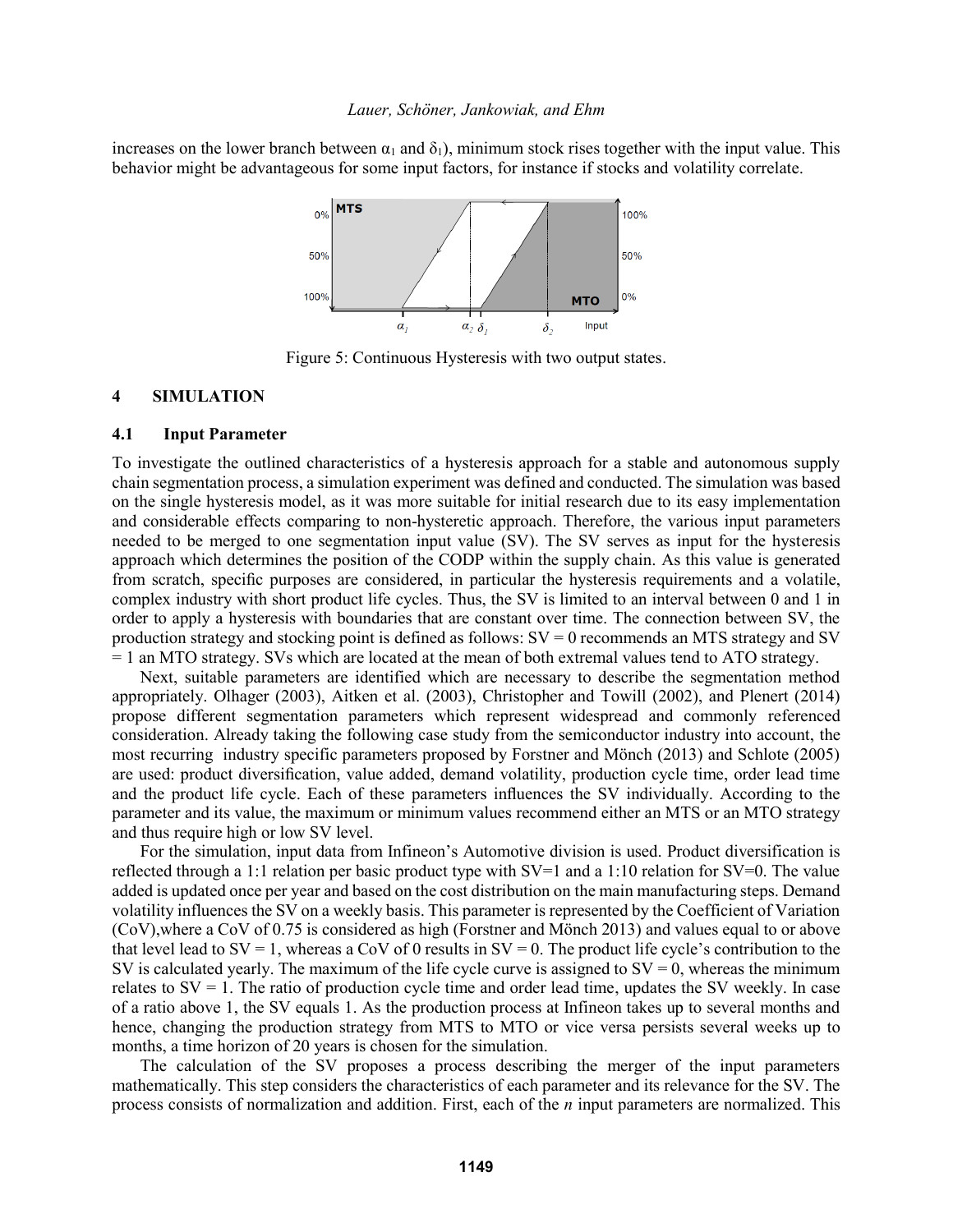initial normalization is needed due to the diversity of the input parameters in scale and unit. Hence, the following equation determines the normalized input parameter for each  $i = 1, \ldots, n$  input parameters at the time *t*:

normalized input parameter 
$$
i(t) = \frac{input parameteri(t)}{maxinput parameteri}
$$
 (1)

Second, the normalized input parameters are multiplied with a weighting and summed up to an *Input sum*:

$$
input sum(t) = \sum_{i=1}^{n} (normalized input parameter-weighting)
$$
 (2)

The third steps contains the normalization of the *Input sum* in order to provide a constant interval for the hysteresis application at a specific time:

$$
SV(t) = \frac{input sum(t)}{max(input sum)}
$$
\n(3)

In order to calculate the course of the SV, several assumptions are necessary for the regularly updated parameters, as historic data is often scarcely available. Regarding demand volatility, the course of this parameter is based on a merger of the product life cycle and on existing data of a one year horizon. We assume that volatility is highest at the beginning and end of the life cycle. Concerning the ratio of production cycle time and order lead time, the production cycle time stays constant, while the order lead time refers to real data of one year and is extended to the simulation period. As a result, the light gray line of Figure 6 shows the SV on a weekly basis for a time frame of 20 years. The black line presents the moving average of SV considering twelve past events and is used for the simulation input. The aggregated SV course bases mainly on demand volatility and the ratio of production cycle time versus order lead time due to the high importance on segmentation.



#### **4.2 Experiment Settings**

The basic experiment's target is to investigate the general characteristics of the hysteresis approach. Therefore, two experiments are conducted with both hysteresis and threshold applications, in order to compare differences. The applied hysteresis is a discrete hysteresis with three output states. Table 1 displays both experiments, the trigger method for changing segments, and the respective boundaries. The threshold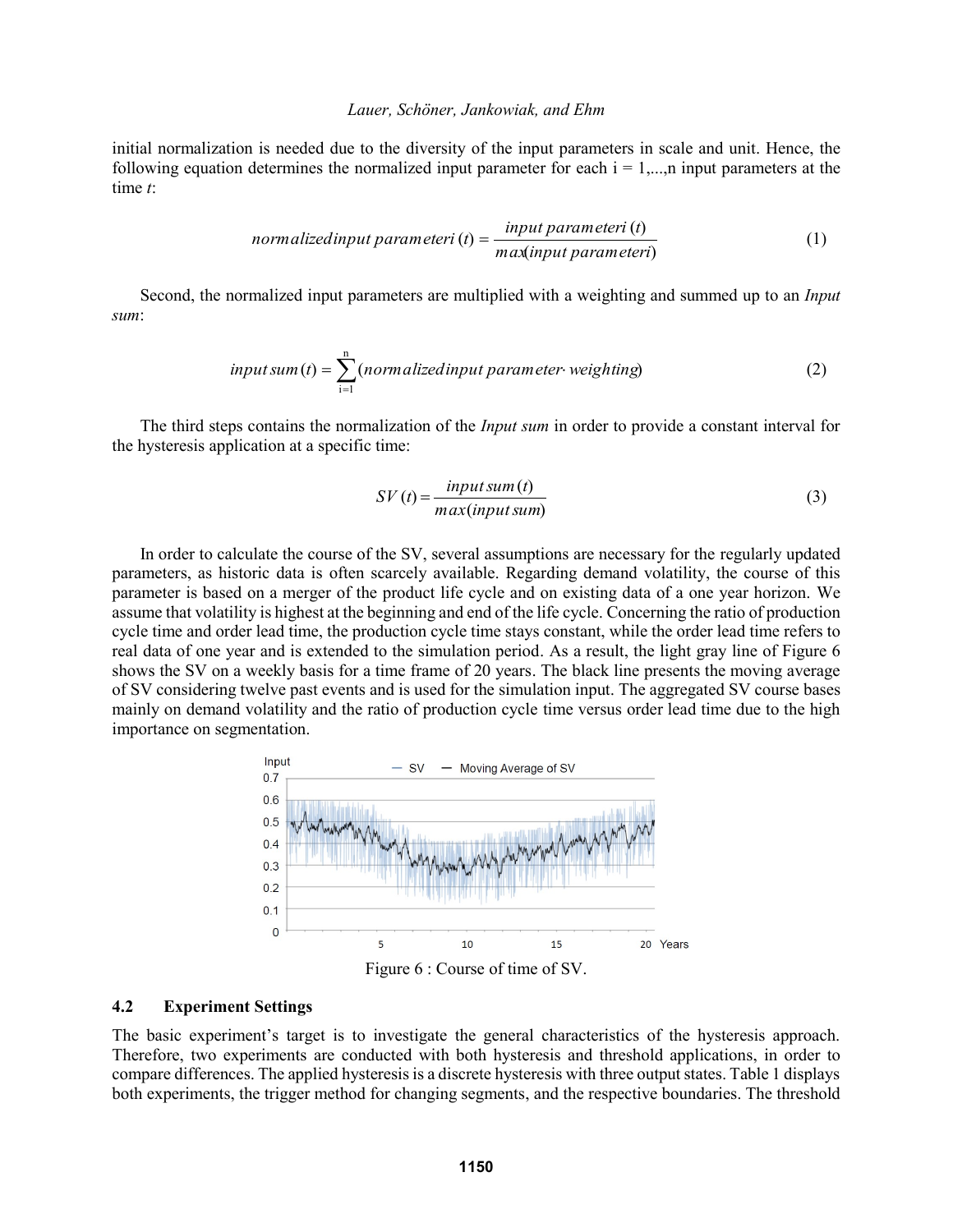values are arranged in the middle of the hysteresis interval. An extract of the SV course serves as the input for the hysteresis and the threshold experiments. The resulting effects are demonstrated on the different courses of strategy which represents the outcome of hysteresis and the threshold applications.

Extended experiments for supply chain effects aim to point out the hysteresis impact on the supply chain performance and to identify potentials. For this purpose, three experiments are conducted, using constant strategies and the hysteresis control with several boundaries, shown in Table 2. The extended model, which combines hysteresis with the supply chain, simulates the behavior of the strategies. The experiments apply a discrete hysteresis with two output states. The constant strategies MTO and MTS are applied in Experiments 1 and 2 and are assigned to one week target. Experiment 3 considers the hysteresis application which acts as an MTO or an MTS strategy depending on the boundary setting and the input values. The boundaries vary according to the Preisach plane and cover all connection opportunities for α and δ.

Table 1: Experiment set up for basic hysteresis Table 2: Experiment set up for supply chain characteristics. potentials.

| Experiment | Trigger                      |          | <b>Boundaries</b> | Experiment  | Strategy   | Target Reach |    |    |  |
|------------|------------------------------|----------|-------------------|-------------|------------|--------------|----|----|--|
|            |                              | $\alpha$ | $^{\prime}$       |             |            | MS           | DB | DC |  |
|            | Threshold                    | 0.4      | 0.6               |             | <b>MTO</b> |              |    |    |  |
|            |                              |          |                   |             | <b>MTS</b> |              |    |    |  |
| 2          | Hysteresis   0.3 0.5 0.5 0.7 |          |                   | $\mathbf 3$ | Hysteresis |              |    |    |  |
|            |                              |          |                   |             |            |              |    |    |  |

Figure 7 illustrates the continuously updated input parameter SV (gray line) and demand (black line) over the simulation period. During the introduction of a product and the end of life phase, the demand is determined low with a high volatility, the maturity phase contains high demand and low volatility. In order to consider demand uncertainty, the course is multiplied by random numbers.



Figure 7: Continuous input for supply chain simulation.

## **4.3 Results**

In order to show the general effects of hysteresis, stability and autonomous adaptability, the simulation applies a threshold and hysteretic approach using the basic part of the model. Figure 8 depicts the results of both experiments, reflected in Table 1. The dashed lines mark the boundaries, the black line shows an extract of the SV, and the gray line represents the strategy which either is recommended by thresholds or hystereses.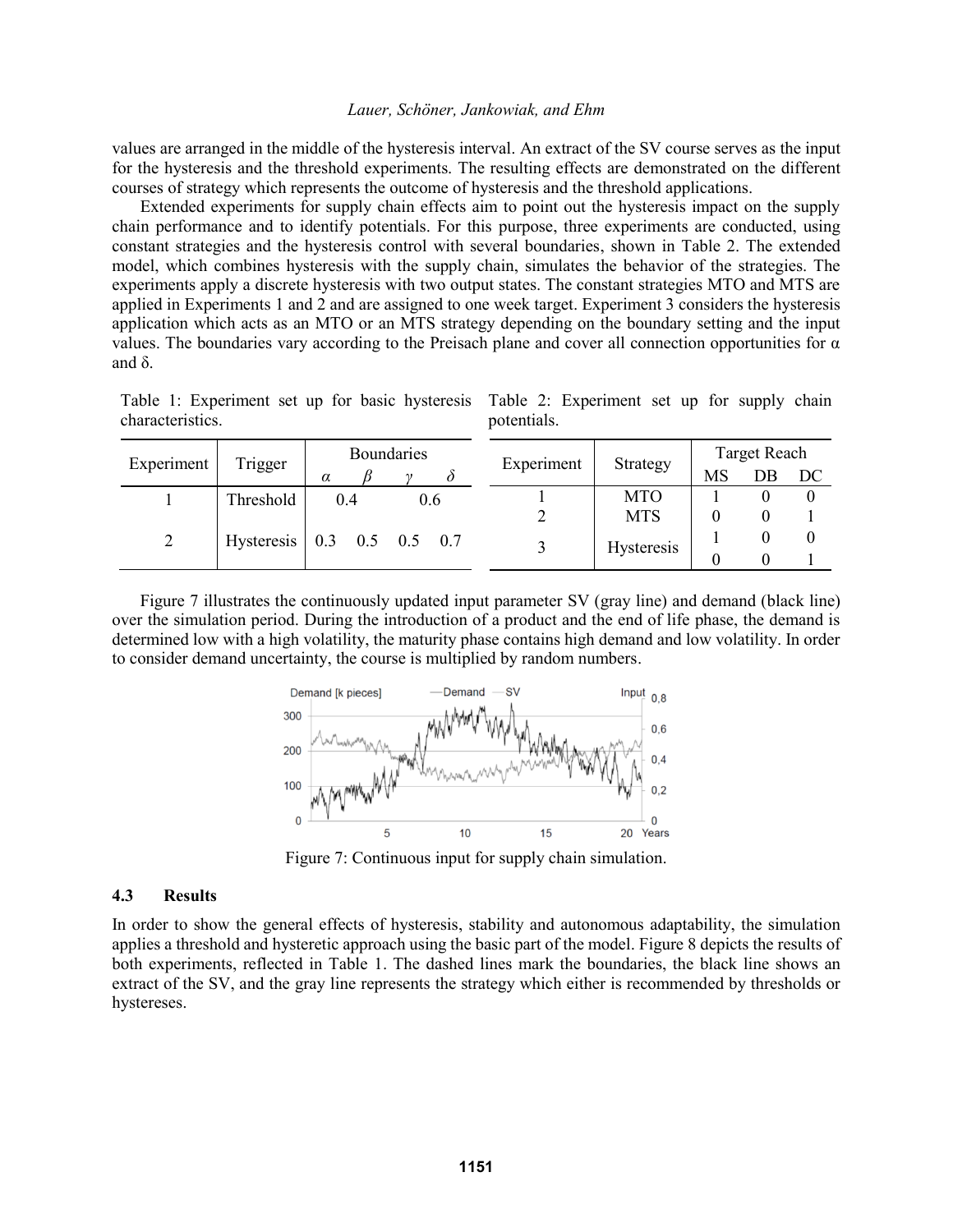



Figure 8: Comparison of basic effects between threshold and hysteresis.

The number of changes between strategies is reduced from 12 to 4 via the hysteretic application. From time unit 50 onwards, the hysteresis avoids various switches. This behavior proves the theoretical concept presented before. Changes of the input SV affect the strategy on a timely delay within the comparison of threshold and hysteresis. For example, the change between time unit 30 and 40 retards about 5 units. In case of slow decreases, the lag increases. Regarding total costs, the course resembles the product life cycle curve, as Figure 9 shows. In the maturity phase, when higher demand is observed as around year ten in figure 9, more products are located within the supply chain than during the introduction or the end of life phase. Thus, due to their correlation, the WIP and the total costs increase. Comparing both strategies, MTO bounds less capital than MTS during the entire simulation run, as shown through the bold lines. This effect is caused by increasing costs for products stored at the end of the supply chain. Focusing on the service level, MTS serves higher customer satisfaction than MTO in general, as depicted through the thin lines in the diagram. The service level of MTS resembles the product life cycle curve, due to higher demand volatility at the beginning and end of the cycle, and lower demand volatility at the maturity phase. At MTO, the service level of the first years takes high values due to low demands and the filled supply chain resulting from the warm up phase. For increasing or decreasing demand and high volatility at year 3 to 6 and 12 to 20, the parameter falls on a lower level. Nonetheless, both strategies reach the same service level for stable demand during the maturity phase.

Comparing the different courses of MTO and MTS service level and costs, it becomes obvious that one strategy does not constitute the optimal trade-off along the whole product life cycle. During the introduction and the end of life phase, the MTS strategy shows advantages in explicitly higher service levels at moderate raise of costs. During the maturity phase, both strategies reach the same service level at lower costs for MTO. To sum it up, the experiment shows advantages if the strategy is adapted during a product's life.



Figure 9: Cost and service level of MTO and MTS strategy.

Figure 10 displays the results of experiments, reflected in Table 2 and includes Costs, Service Level, Costs for a 1% increase of Service Level, and the Number of Changes. The structure of the tables refers to the Preisach plane which notes the hysteresis boundaries on a matrix (columns exhibit the lower bound,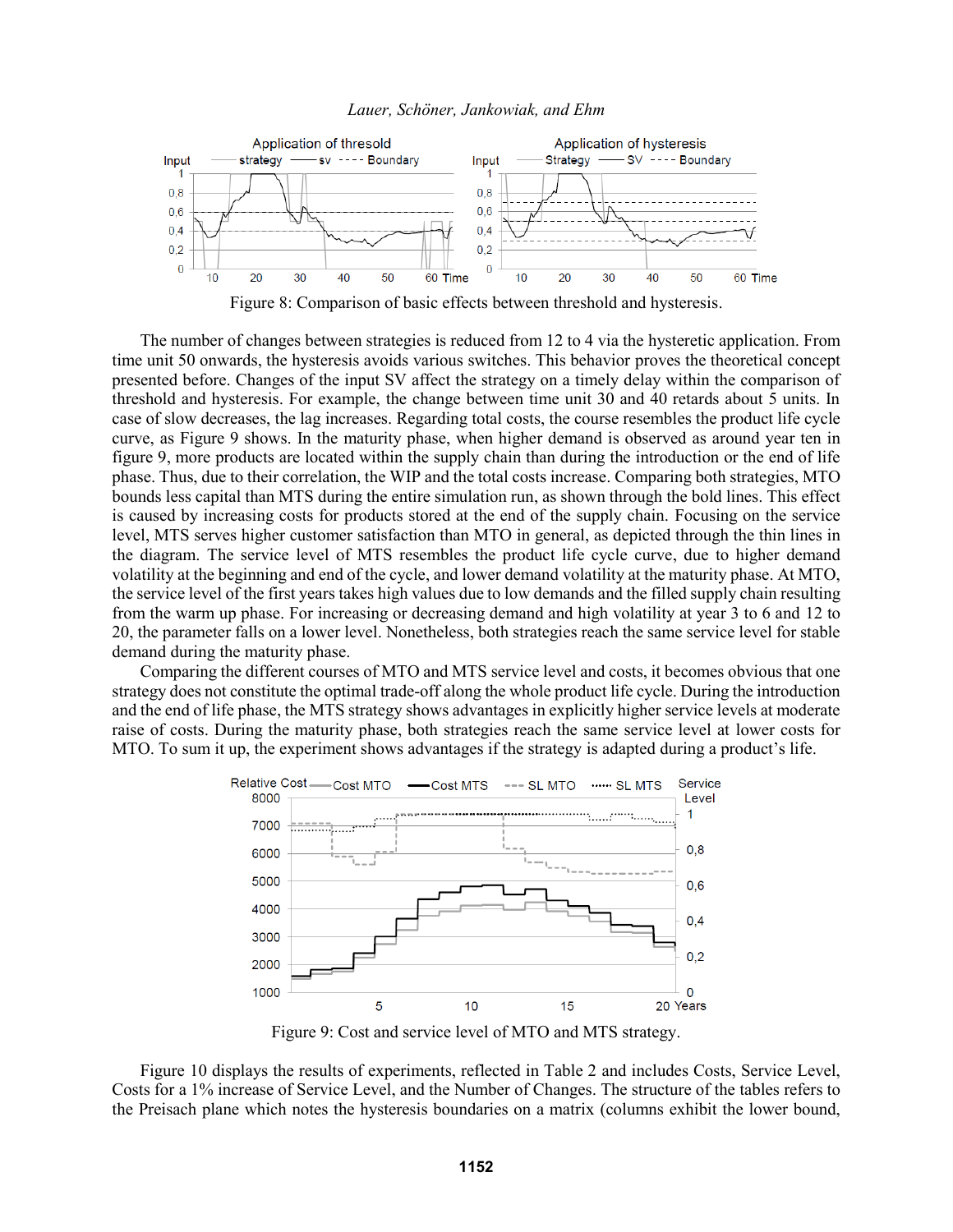rows the upper bound). The intensity of the colored fields rank the results according to the applied boundaries, with dark gray areas being preferable to the light gray equivalents. The boundaries cover the interval between 0.3-0.7, depending on the range of the SC. The cost optimum is achieved at the application of low hysteresis boundaries or thresholds as both are equal. In this case, the hysteresis tends to apply a MTO strategy for a longer period of time. Conversely, hysteresis boundaries with high values of 0.7, which are located on the upper right side of the Preisach plane, tend to implement a MTS strategy. Thus, the simulation exhibits a high Service Level in this area (second part of Figure 10). In order to merge both performance indicators, the costs for 1% Service Level are determined. The optimum is located at upper bounds of 0.6 and 0.7 and a lower bound of 0.5. Although the connection implies a linear relationship, the results indicate beneficial regions. The fourth table of Figure 10 shows the number of strategy changes. For the hysteresis boundaries with the optimum costs for service level, the hysteresis triggers solely two changes thus enabling a stable segmentation process. The diagonal elements which represent thresholds, the results from presented before are supported as thresholds show a higher number of changes comparing to hysteresis.

|         |             |     |                                    | Lower Bound |     |     |        |                               |             |     |                                 |     | Lower Bound |     |                |
|---------|-------------|-----|------------------------------------|-------------|-----|-----|--------|-------------------------------|-------------|-----|---------------------------------|-----|-------------|-----|----------------|
|         |             |     | 0,3                                | 0.4         | 0,5 | 0,6 | 0,7    | g<br>ని                       |             |     | 0,3                             | 0.4 | 0.5         | 0,6 | 0,7            |
|         |             | 0.7 | 3557,6 3614,8 3654,7 3654,7 3654,7 |             |     |     |        | Φ<br>$\overline{\phantom{0}}$ |             | 0,7 | 38,473 38,902 38,261 38,277     |     |             |     | 38.277         |
| Costs   | Bound       |     | 0.6 3557.6 3614.8 3654.7 3654.7    |             |     |     |        | ٥                             | Bound       |     | 0.6 38,473 38,902 38,261 38,277 |     |             |     |                |
|         |             |     | 0.5 3570.9 3608.1 3632.7           |             |     |     |        | <b>S</b><br>۰                 |             |     | 0.5 38,861 39,300 38,882        |     |             |     |                |
|         | Upper       |     | 0.4 3486,9 3556,9                  |             |     |     |        | Service                       | pper        |     | 0.4 41,855 40,799               |     |             |     |                |
|         |             |     | 0,3 3372,0                         |             |     |     |        |                               |             |     | $0,3$ 41,645                    |     |             |     |                |
|         | Lower Bound |     |                                    |             |     |     |        |                               | Lower Bound |     |                                 |     |             |     |                |
|         |             |     |                                    |             |     |     |        |                               |             |     |                                 |     |             |     |                |
|         |             |     | 0.3                                | 0.4         | 0,5 | 0,6 | 0,7    |                               |             |     | 0,3                             | 0,4 | 0,5         | 0,6 | 0,7            |
|         |             |     | 0,7 0,9229 0,9292 0,9552 0,9555    |             |     |     | 0.9555 | ৳                             |             | 0,7 | $\overline{2}$                  | 2   | 2           | 2   | $\overline{2}$ |
| Level   | puno        |     | 0.6 0.9229 0.9292 0.9552 0.9555    |             |     |     |        |                               |             | 0,6 | $\overline{2}$                  | 2   | 2           | 2   |                |
|         | മ           |     | 0.5 0.9189 0.9181 0.9343           |             |     |     |        |                               | Bound       | 0,5 | $\overline{2}$                  | 2   | 48          |     |                |
| Service | pper        |     | 0,4 0,8331 0,8718                  |             |     |     |        | Changes<br>n<br>Numb          | pper        | 0,4 | $\overline{2}$                  | 26  |             |     |                |

Figure 10: Simulation result of hysteresis application.

# **5 CONCLUSION**

Supply chain segmentation can enable competitive advantages and tackle volatile and complex industry conditions like long production cycle times or high short-term order variabilities. In practice, segmentation imposes challenges relating to process stability and autonomous decision making. As hysteresis represents a mathematical tool for stabilization and is able to adapt to a changing system, it has been shown that, this concept can be applied in order to stabilize the product segmentation process in supply chain management.

Concepts for merging the fields of hysteresis and segmentation are generated in order to provide stability and autonomous adaptability. As advanced segmentation requires several input parameters, the hysteresis can either be applied on every single parameter and the outcomes are merged afterwards (multiple hystereses concept), or the input parameters are merged prior to the hysteresis application (single hysteresis concept). Regarding the hysteresis, four concepts were presented: discrete and continuous hysteresis, with two or three output states, that can be consecutively extended to more states. Discrete concepts are used for a basic approach, while continuous concepts enable additional setting options like the allocation of stock on multiple stocking points.

In order to evaluate the hysteresis approach, several experiments are conducted within a simulation model. The hysteresis input is defined as SV and the production strategy represents the output. Regarding the simulation setup, the design bases on the internal supply chain of the Infineon Technologies AG providing all considered data for the segmentation and evaluation. On the one hand, the experiments' settings address investigation of hysteresis behavior in comparison to thresholds, on the other hand they emphasize the effects on the supply chain measured in costs and service level.

The results of the experiments support the theoretical concepts and prove the main advantages of hysteretic approaches - stability and autonomous adaptability. However, hysteresis causes time lags in strategy adaption which has to be considered at implementation. With respect to the effects on the supply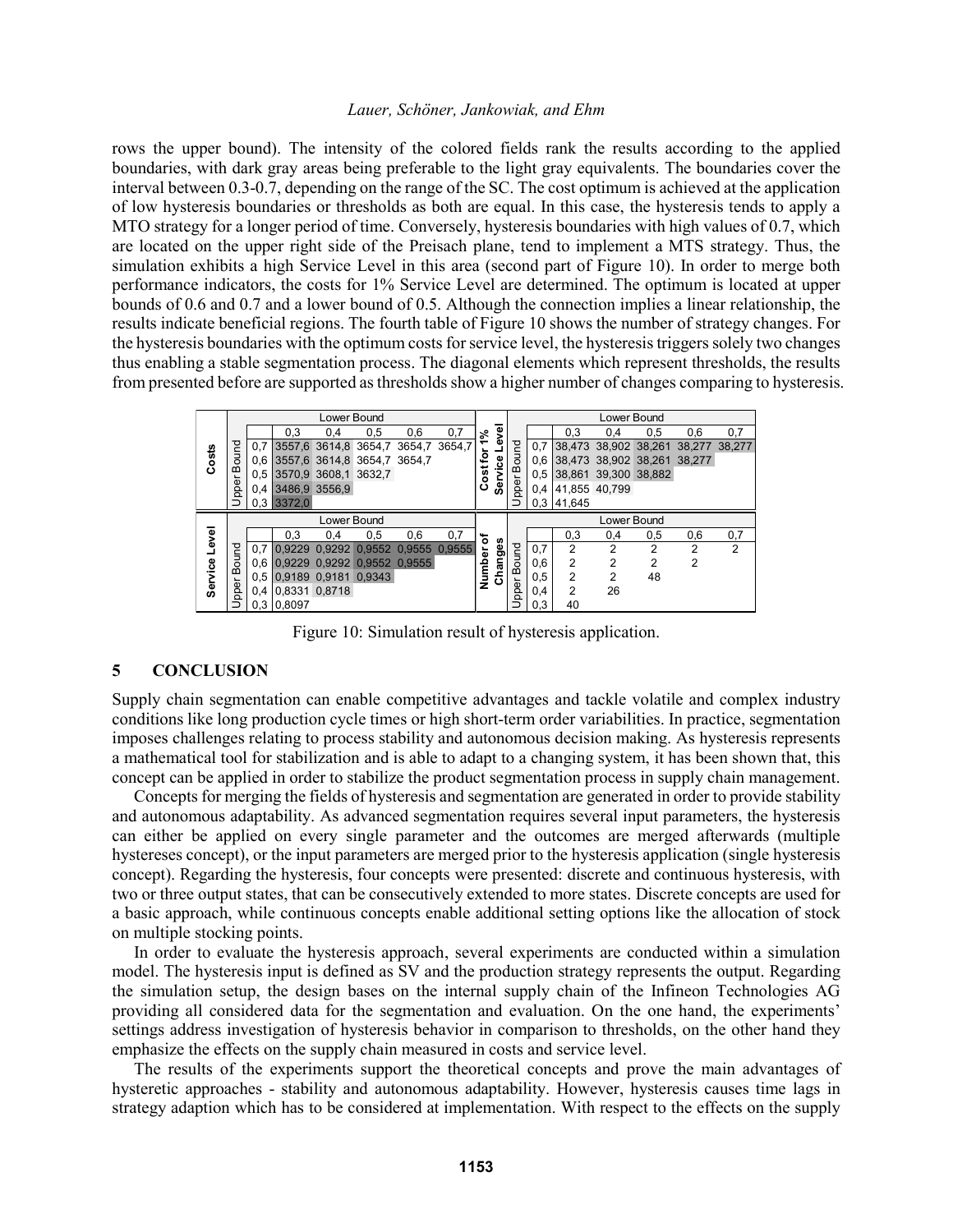chain, it is recommended to adapt the strategy during the product life cycle. The hysteretic approach shows positive effects on the applied supply chain performance indicators: the cost of bound capital decreases, while the service level increases.

The autonomous adaptability is provided by the freely adjustable hysteresis set-up. While we have chosen five different input variables, it is possible to add additional ones or to use fewer, aligned to the complexity of the respective supply chain environment Furthermore, depending on the mathematical formulation of a hysteresis function, which could be dynamic as well, the approach can adapt environment changes itself.

The underlying hysteretic approach was also validated by comparisons to well-known applications in science. Since supply chain parameters like order lead times tend to be stable over time, a cross-over validation to approaches in physics, where inputs are mostly stable as well, was considered suitable.

As this paper serves only as basic research on the merger of supply chain segmentation and hysteresis; opportunities for future investigations exist: Looking at the concept of the segmentation value further research on parameter selection and influence of each on the supply chain performance is necessary. Furthermore, the simulation can be extended by more details and more complex form. Further, additional stocking points can be included in future investigations. Finally, since the concept is tested on one single use case, the application of the developed hysteresis approach on more industries and supply chain fields might provide valuable insights and prove the validity of the model further.

## **REFERENCES**

- Aitken, J., P. Childerhouse, and D. Towill. 2003. "The Impact of Product Life Cycle on Supply Chain Strategy." *International Journal of Production Economics* 85(2):127–140.
- Alicke, K. and I. Haller. 2017. "Steps to Success". In *Supply Chain Segmentation*, edited by M. Protopapa-Sieke and U. Thonemann, 65–70. Cham: Springer.
- Andersen, A.-L., N. Praestholm, K. Nielsen, and T. D. Bruno. 2014. "Planning Nervousness in Product Segmentation: Literature Review and Research Agenda." *Advances in Production Management Systems* 438(1):403–410.
- Beliaev, A. 2003. "Homogenization of Two-phase Flows in Porous Media with Hysteresis in the Capillary Relation." *European Journal of Applied Mathematics* 14(01):61-84
- Bharadwaj, A., O. A. El Sawy, P. A. Pavlou, and N. Venkatraman. 2013. "Digital Business Strategy: Toward a Next Generation of Insights." *MIS Quarterly* 37(2):471-482.
- Blackburn, J. D., D. H. Kropp, and R. A. Millen. 1986. "A Comparison of Strategies to Dampen Nervousness in MRP Systems." *Management Science* 32(4):413–429.
- Christopher, M., and D. R. Towill. 2002. "Developing Market Specific Supply Chain Strategies." *The International Journal of Logistics Management* 13(1):1–14.
- Díaz, J. I., and E. Schiavi. 2000. "A Note on Hysteresis in Glaciology." *Applied Mathematics Letters* 13(3):125–129.
- Ernst & Young, 2014. Disruptive Supply Chain Trends in the Evolving Tax Environment, accessed 14.08.2018.
- Forstner, L., and L. Mönch. 2013. "A Heuristic to Support Make-To-Stock, Assemble-To-Order, and Make-To-Order Decisions in Semiconductor Supply Chains". In *Proceedings of the 2013 Winter Simulation Conference*, edited by R. Pasupathy et al., 3696–3706. Piscataway, New Jersey: IEEE.
- Godsell, J., T. Diefenbach, C. Clemmow, D. Towill, and M. Christopher. 2011. "Enabling Supply Chain Segmentation Through Demand Profiling." *International Journal of Physical Distribution & Logistics Management* 41(3):296–314.
- Kaipia, R., H. Korhonen, and H. Hartiala. 2006. "Planning Nervousness in a Demand Supply Network: An Empirical Study." *The International Journal of Logistics Management* 17(1):95–113.
- Lee, H. L., V. Padmanabhan, and S. Whang. 1997. "The Bullwhip Effect in Supply Chains." *Sloan Management Review* 30(3):93–102.